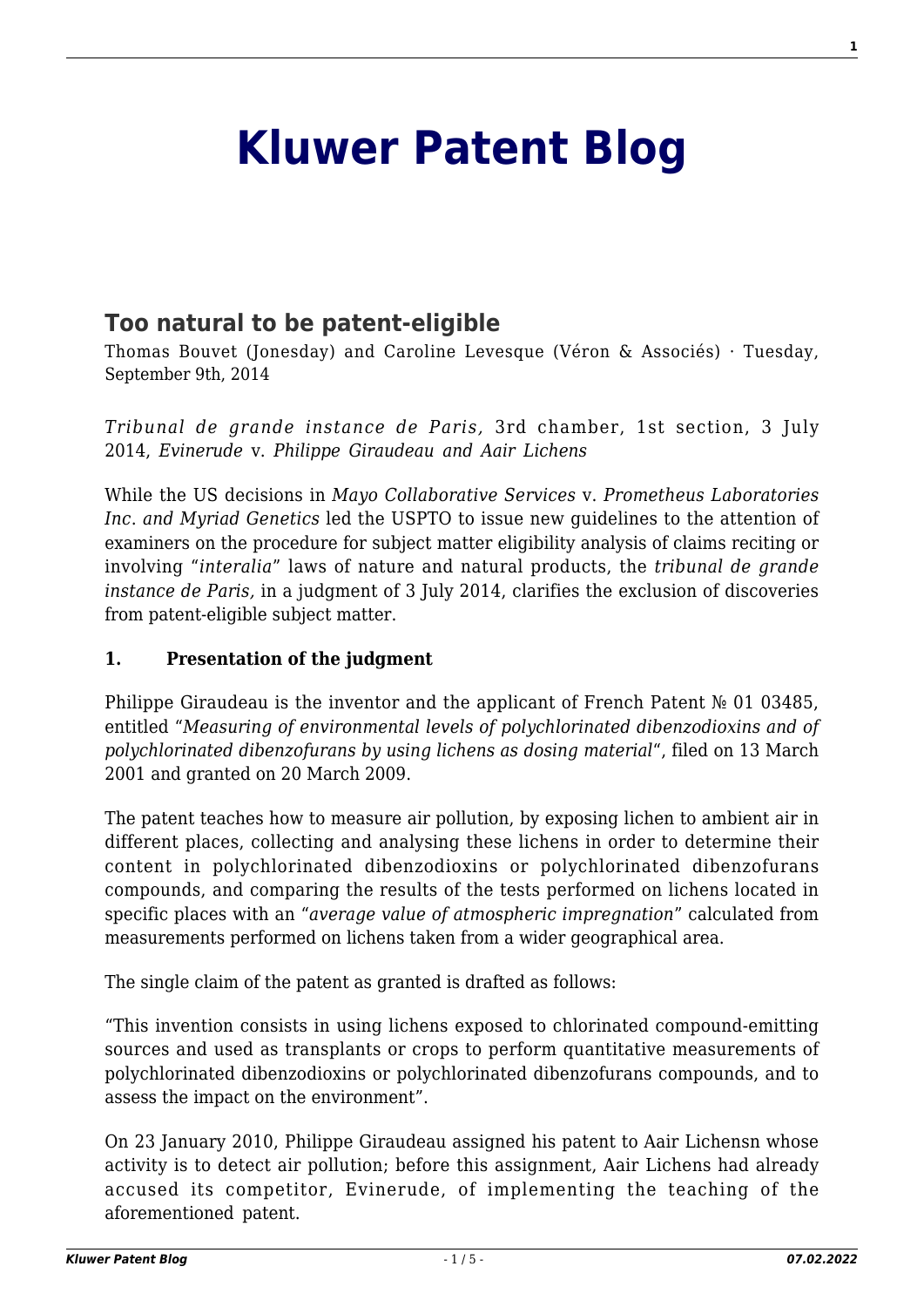Evinerude brought proceedings against Philippe Giraudeau and Aair Lichens for the revocation of the French patent, in September 2010.

The inadmissibility arguments raised by the defendants having been rejected by a previous judgment of 25 April 2013, the *tribunal* ruled, in the 3 July 2014 judgment, on the revocation of the French patent.

Evinerude argued that the invention the subject-matter of Aair Lichens' French patent was not patentable because:

- it covered a discovery;
- the description was insufficient;
- it lacked inventive step.

The *tribunal* revokes the patent on the grounds that it covers a discovery and considers unnecessary to examine the other two grounds for revocation invoked.

To reach this decision, the *tribunal* first examined the object of the patent by citing the single claim (reproduced hereinabove) and by noting that, although the description does mention the different steps of the process to be implemented, these steps are not included in the claim and therefore do not fall within the scope of protection conferred by the patent.

The *tribunal* then assessed the validity of the patent in relation to the exclusion from patent-eligible subject matter of discoveries.

Pursuant to Article L. 611-10 of the French Intellectual Property Code:

"1) Inventions, in all technological fields, which are capable of industrial application, which are new and which involve an inventive step shall be patentable.

2) The following in particular shall not be regarded as inventions within the meaning of the first paragraph of this Article:

a) Discoveries, scientific theories and mathematical methods; …"

The *tribunal* recalls that, while a mere discovery cannot be patented, a practical application (such as the practical application of a law of nature) may be patenteligible:

"A mere discovery cannot thus be patented. Indeed, the discovery exists before the human intervention whereas the invention is its fruit. So the discovery brings nothing new to the state of the art since the discovery stands at the stage of the pure knowledge.

However, if the subject-matter of a discovery is not patentable, a practical application may result in granting a patent."

In this case, the *tribunal* held that the single claim of the patent covers the principle of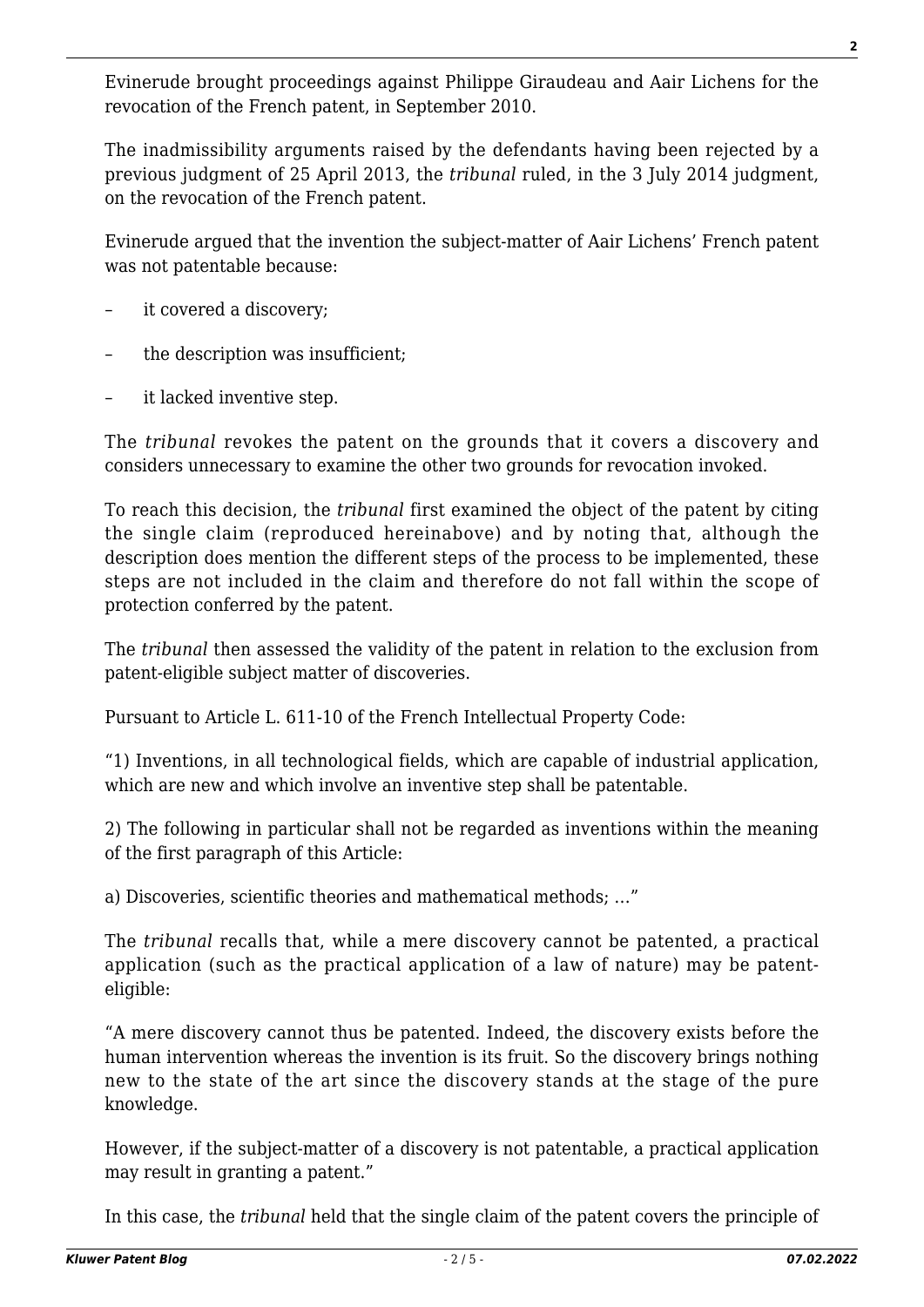using lichens to measure pollution by polychlorinated dibenzodioxins and polychlorinated dibenzofurans and that, since the process steps (alone eligible for protection) were not claimed, the patent covers a discovery and not a patent-eligible process:

"As drafted, the single claim of the patent does not cover the process steps but only the assertion that steps can be performed to assess the impact on the environment, which is not a process invention."

## **2. Comments**

The reasoning of the *tribunal* must be approved because the patent claim was poorly drafted.

The judgment of 3 July 2014 does not exclude from patent-eligible subject matter any invention involving laws of nature; but the *tribunal* points out that the claim of such a patent must specify all the steps of the process.

It must be recognised that the claim of the patent at issue was worded very broadly, without specifying that quantitative measurements of pollutants must be performed on lichens, and without specifying how to correlate the measured pollutant concentrations in lichens with the existence of pollution; it is the broad wording of the claim that led the *tribunal* to hold that the patent covers not a patent-eligible process but a mere discovery.

The wording of the judgment suggests quite clearly that the claim could have been considered patent-eligible (without prejudice to the inventive step which was also challenged) if it had contained all the steps of the process described in the patent.

The judgment of the *tribunal de grande instance de Paris* must be compared to the decision of the US Supreme Court of 20 March 2012, in *Mayo Collaborative Services* v. *Prometheus Laboratories Inc*., which held that a process claim must add "*significantly more*" to the mere description of the laws of nature in order "*to transform an unpatentable law of nature into a patent-eligible application of such law"*.

The decision of the Supreme Court has been criticised notably because, while the claims did recite steps adding to the mere application of the laws of nature, the Supreme Court disregarded them on the grounds that these additions were not novel and inventive, thus combining the assessment of the patent eligible requirements to that of novelty and inventive step.

The *tribunal de grande instance de Paris* has not followed this path and assessed the patent eligibility requirement in isolation.

The teaching of the judgment is quite close to the USPTO guidelines recently issued, requiring that claims recite steps in addition to the laws of nature "*to narrow the scope of the claim so that others are not substantially foreclosed from using the laws of nature*".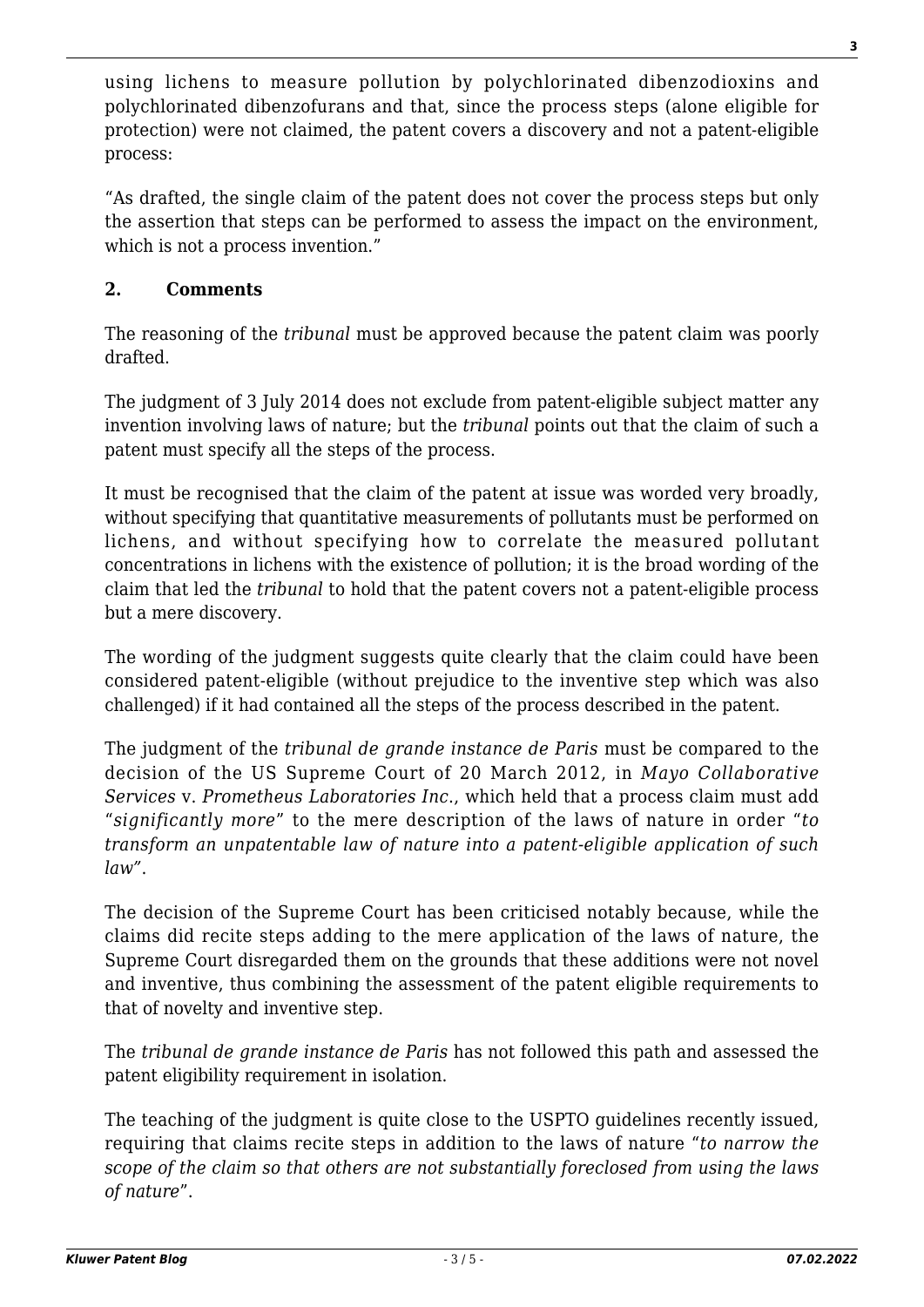The judgment of 3 July 2014 of the *tribunal de grande instance de Paris* therefore revokes the claim covering the use of a natural product and involving laws of nature on the grounds that it constitutes a non-patent-eligible discovery, as it failed to cover a specific application, but without questioning excessively the patent-eligibility of products and laws of nature.

Authors: [Thomas Bouvet,](http://www.veron.com/TBO.aspx) Partner and [Caroline Levesque](http://www.veron.com/CLE.aspx), attorneys-at-law, Véron & Associés, Paris, France

*To make sure you do not miss out on regular updates from the Kluwer Patent Blog, please subscribe [here.](http://patentblog.kluweriplaw.com/newsletter)*

### **Kluwer IP Law**

 $\mathcal{L}_\text{max}$ 

The **2021 Future Ready Lawyer survey** showed that 81% of the law firms expect to view technology as an important investment in their future ability to thrive. With Kluwer IP Law you can navigate the increasingly global practice of IP law with specialized, local and cross-border information and tools from every preferred location. Are you, as an IP professional, ready for the future?

[Learn how](https://www.wolterskluwer.com/en/solutions/kluweriplaw?utm_source=patentblog&utm_medium=articleCTA&utm_campaign=article-banner) **[Kluwer IP Law](https://www.wolterskluwer.com/en/solutions/kluweriplaw?utm_source=patentblog&utm_medium=articleCTA&utm_campaign=article-banner)** [can support you.](https://www.wolterskluwer.com/en/solutions/kluweriplaw?utm_source=patentblog&utm_medium=articleCTA&utm_campaign=article-banner)



This entry was posted on Tuesday, September 9th, 2014 at 9:59 am and is filed under [France](http://patentblog.kluweriplaw.com/category/countries/france/)